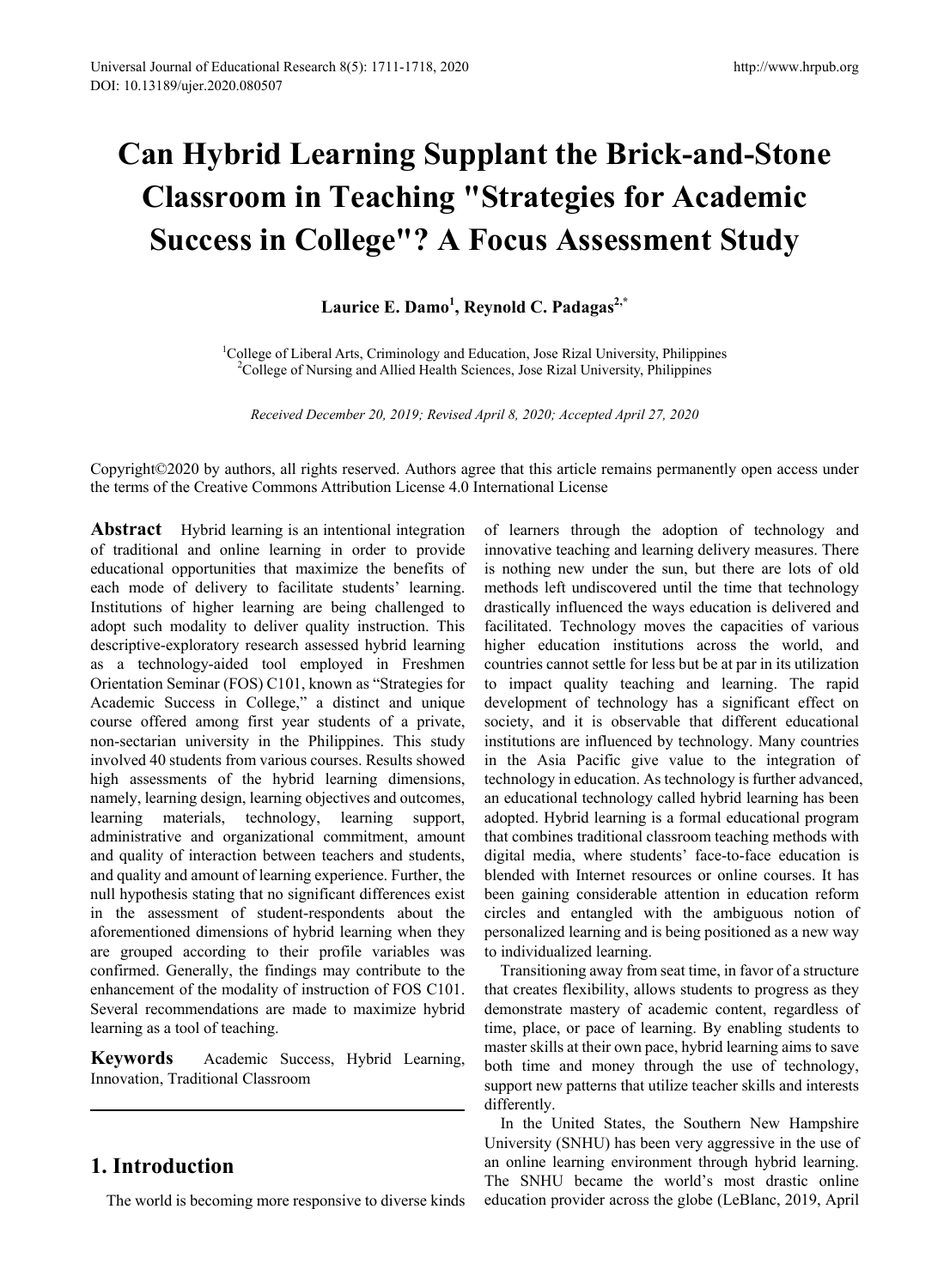5). In the United Kingdom, there is also a massive increase in the demand for hybrid learning to cater to the diverse needs of learners in an "anytime, anywhere" kind of learning. It can be posited that the world responds to the rapidly changing education landscape that cares for quality and fulfilling education experiences for both the learners and teachers.

The Philippine educational system has been a witness to many educational shifts ranging from mere subject-based learning to knowledge acquisition and application, from memorization to higher-order process of thinking and learning, among others. As a result of this, various curricular approaches and strategies like hybrid learning have been introduced and implemented which include activity-based and conceptualization strategy, values integration, career spotlighting, application of concepts, application of life skills, integrative model of teaching, collaborative teaching strategy, and provision of varied activities that address students' multiple intelligences. Moreover, alternative and user-friendly instructional materials have been introduced like modules, self-learning kits, and other learning packages.

Hybrid learning in curricular approaches and strategies has been anchored on the different learning theories postulated by cognitivism, and constructivists. In the context of theories of learning which focus on the active involvement of learner, teaching becomes a process of facilitation of student learning, rather than one of supplying knowledge to a passive learner. As views of the learning process have evolved, technological developments have offered means by which student-centered learning methodologies can be more effectively implemented.

In the University where the researchers are connected, several courses have adopted hybrid learning. For instance, FOS C101 is a 3-unit course, also known as Strategies for Academic Success in College. This is a unique course only offered by Jose Rizal University (JRU) to help college students succeed in their chosen fields of specialization in their baccalaureate degrees. The course description cites that FOS C101 is a seminar orientation course that introduces college students to college-level thinking skills, interpersonal skills, and practical study skills necessary for success in college. The purpose of this course is to assist entering first year students in adjusting to college life and to enhance their knowledge of Jose Rizal University. Significant topics include goal setting, time management, efficient and critical reading, note-taking, concentration and memory development, study techniques, test-taking, vocabulary development, and other skills needed in successful transitions associated with college life. The course provides hybrid learning.

It is on this premise that the researchers conceptualized this research study to assess hybrid learning as a pedagogical tool in a course called Strategies for Academic Success in College. The study includes the assessment of the learners in terms of learning design, objectives and

outcomes, materials, technology, learning support, administrative and organizational commitment, physical interactions with students and professors, and lastly, the quantity and quality of the learning experiences of the learners. A test of significant differences in the assessments of the student-respondents taking said course shall be tested as a basis of more meaningful data interpretation and as a feeder to the proposed enhancement in the way hybrid learning is facilitated and delivered.

## **1.1. Background of the Study**

With the introduction of the computer, the learning communities realized the potential of this powerful technology and adopted it as a new delivery tool. As the computer continued to evolve, a new generation of computer-mediated instruction arrived, and with the emergence of the Internet, new collaborative tools and delivery media appeared.

While hybrid learning as a concept and practice is not new, it is imperative to note how students take it as the learner characteristics keep on changing and that educational institutions need to become more adaptive and sensitive to the learning needs of all students. Currently, students and teachers experience much trouble and consume too much of their time in attending their classes on time. Most often than not, both teachers and students experience the dilemma of time constraints caused by specific concerns in demographics and geographical locations. As an intervention, Jose Rizal University and other institutions opted to mitigate such concerns as these affect or influence quality learning and instruction.

This study is relevant to the University's thrust, where the researchers are connected to become a market leader of innovative teaching and learning. The results will benefit the University to enhance its capacity to fulfill the vision and mission set through the new learning management system.

This study sought an understanding of how students assess their experiences in hybrid learning as a tool in FOS C101 or Strategies in Academic Success in College. Being the end-receivers of the teaching and learning cycle, the students' feedback is necessary to help improve learning and teaching delivery. Several areas of hybrid learning shall be assessed, such as learning design, learning objectives and outcomes, learning materials, technology, learning support, administrative and organizational commitment, amount and quality of physical interaction with students and professors, and quantity and quality of the learning experience.

The course explored in this study was the Freshmen Orientation Seminar, also known as Strategies for Academic Success in College. Only JRU offers said course being an institution granted with Institutional Autonomy by the Commission on Higher Education. FOS was offered in 2006. The course was delivered through face-to-face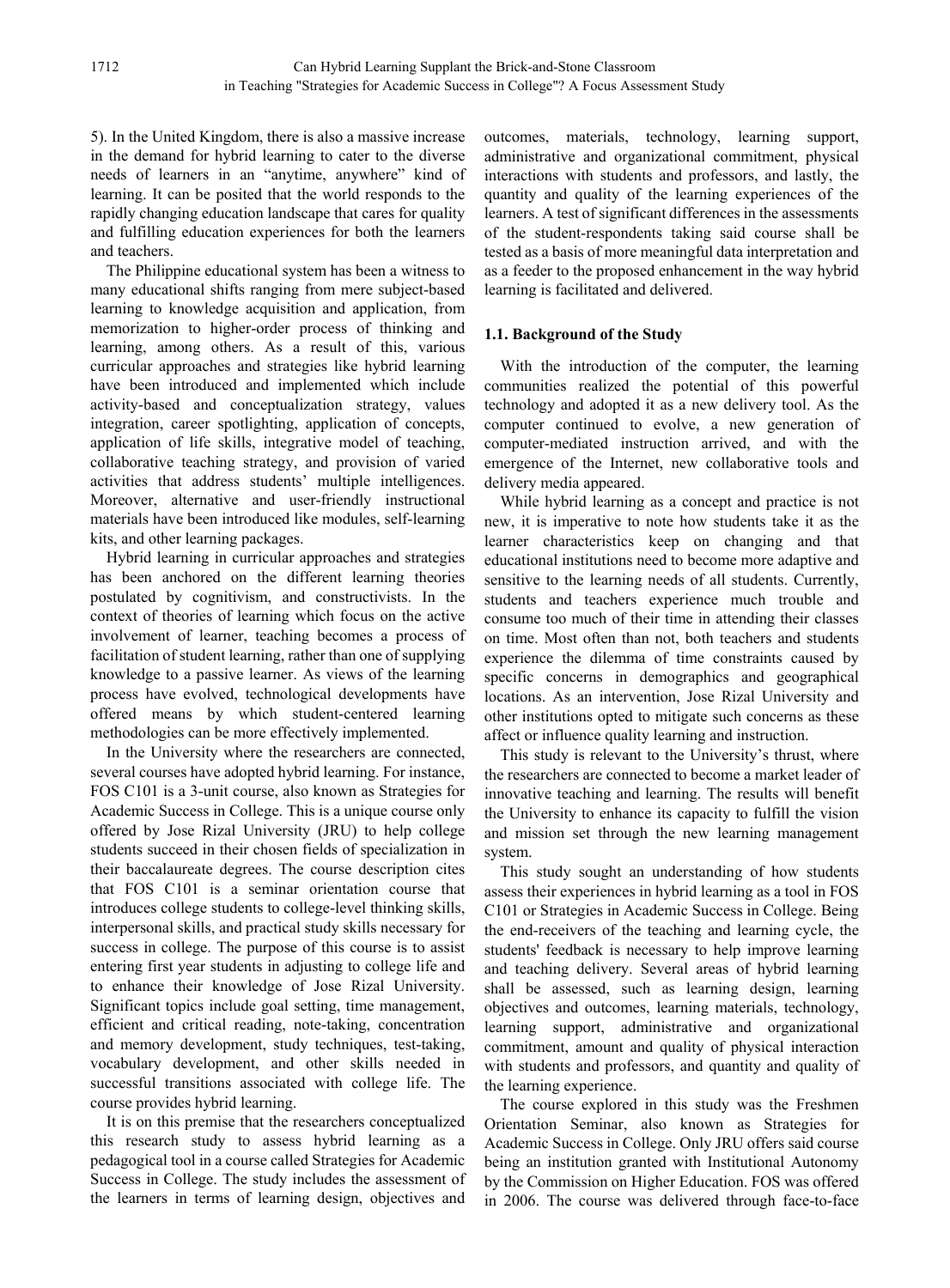from its inception and eventually utilized hybrid learning through Canvas as its online platform.

In this study, the demographic profile of the respondents was taken into considerations, such as age, sex, current program enrolled in, senior high school strand finished, and the school where the respondents graduated. The demographic profile was used not only to provide a glimpse of the profile of the students but as variables in the exploration of differences in assessments in hybrid learning.

Hybrid learning is assessed in terms of learning design, learning objectives and outcomes, learning materials, technology, learning support, administrative and technology, learning support, organizational commitment, amount and quality of physical interaction with students and professors, and quantity and quality of the learning experience, the findings of which are utilized in the test of significant differences between these areas and the students' current program enrolled.

The results of this study may help the University improve its teaching and learning delivery of FOS C101 through hybrid learning. Other universities may benefit from the findings so as to consider continuous assessment as a way of life while students are on the verge of online platforms.

#### **1.2. Research Questions**

The study assessed a hybrid learning approach in teaching the course, Strategies for Academic Success in College. Specifically, the study sought answers to the following questions:

- 1. What is the level of assessment of the respondents on hybrid learning as a pedagogical tool in teaching FOS C101: Strategies for Academic Success in College in terms of learning design, learning objectives and outcomes, learning materials, technology, learning support, administrative and organizational commitment, amount and quality of physical interaction with students and professors and quantity and quality of learning experiences?
- 2. If there are any, how significant are the differences in the levels of assessment of the respondents on hybrid learning on Strategies for Academic Success in College course when grouped according to their current program enrolled?

### **1.3. Research Hypothesis**

H0: There are no significant differences in the assessment of the respondents on hybrid learning on Strategies for Academic Success in College students when the respondents are grouped according to the current program enrolled. This was tested using the .05 alpha level of significance.

# **2. Materials and Methods**

### **2.1. Research Design**

The researchers used a descriptive-exploratory design. Descriptive method of research is a fact-finding with adequate interpretation and evaluative design. It is not mere data-gathering but a report on the meaning of the collected data against objectives and underlying assumptions of the project underway. Moreover, the descriptive research can only measure what already exists.

This research design was best suited in this study as the study only focuses on assessing hybrid learning as a pedagogical tool in teaching FOS C101 or Strategies in Academic Success in College, where variables are involved and can be measured using descriptive statistics.

#### **2.2. Research Sample**

The target respondents were freshmen students taking up FOS C101 under the supervision of the researchers who happened to be their professor in the said course of interest. These students take several baccalaureate degrees during the semester. There are 16 sections, but only eight sections were being handled by the researchers, and about 50 students were enrolled per class. From these, the respondents were selected accordingly using systematic random sampling by assigning numbers to all possible respondents. Per class, five student respondents were selected. To select the samples per class, the researchers decided to select every 10th, 20th, 30th, 40th, and 50th students as respondents based on the list of students from which the samples were chosen.

Random sampling technique was utilized because it is the most scientific among all probability sampling methods, as this gives everyone an equal chance to get selected as respondents of this study. In a random sampling technique, assigning a number to each of the target population eliminates the bias of selecting the samples from the target population.

The target population involved first year college students enrolled in FOS C101: Strategies of Academic Success in College at Jose Rizal University. From the population, the researchers used her eight classes in FOS C101 using proportionate sampling. In each class, five students were selected as respondents of the study, with a total of 40 respondents.

Data revealed that the majority of the respondents were aged 18-20 years old, with 67.5%. Least in the count were those aged 15-17 years old with 10.0%. As for their gender, 57.50 % of the respondents were males, while 46.50 % were females. In terms of the courses of the respondents, they were enrolled in FOS C101 with degrees in Bachelor of Science in Business Administration (BSBA) significant in Management, BSBA major in Accounting, Bachelor of Science in Accountancy (BSA), BSBA major in Finance,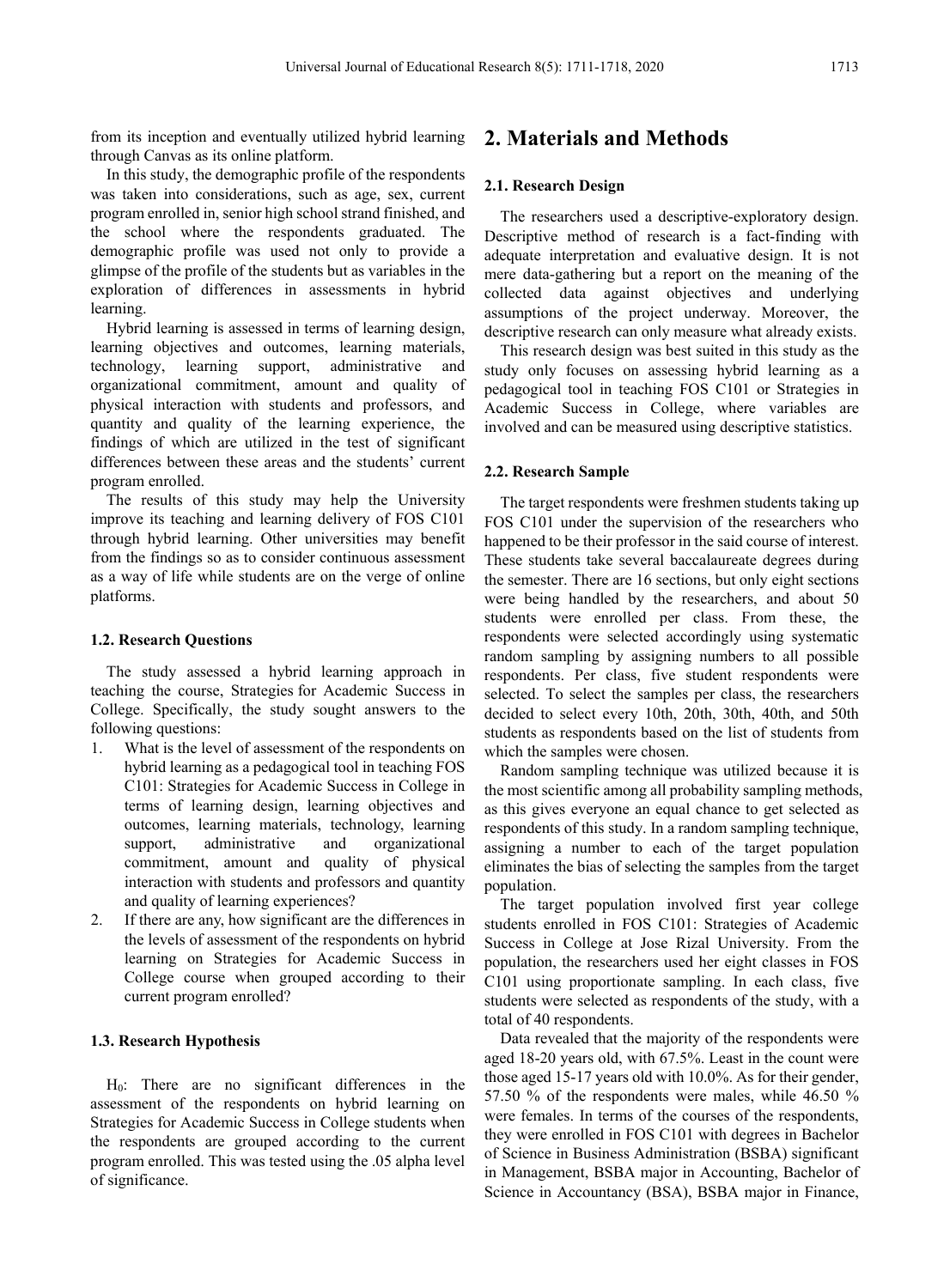Bachelor of Science in Legal Management (BSLM), Bachelor of Science in Hotel and Restaurant Management (BSHRM), Bachelor of Science in Information Technology (BSIT), and Bachelor of Arts in Psychology (AB Psychology). Each course had five representatives as respondents. As to their Senior High School strand finished, 37.5 % of the respondents were graduates of Humanities and Social Science (HUMSS), Science, Technology, Engineering and Mathematics (STEM) with 22.5%, General Academic Strand (GAS) with 15%, Technical-Vocational (TechVoc), and Accountancy, Business, and Management (ABM) and Technical-Vocational (TechVoc) with 12.5%. In terms of the type of school where the respondents graduated, data showed that most of them were from public schools with 67.5 % and 32.5 % from private.

## **2.3. Research Instrument**

To gather pertinent data and information needed for this study, the researchers used an adopted questionnaire (Padagas, 2012) with the approval of the author for its usage. The questionnaire consists of demographic profile and hybrid learning assessments.

For the demographic profile, the respondents' age, gender, the current program enrolled in, type of high school they graduated from, and SHS finished shall be determined. On the other hand, hybrid learning dimensions such as learning design, learning objectives and outcomes, learning materials, technology, learning support, administrative and organizational commitment, amount and quality of physical interaction with students and professors, and quantity and quality of the learning experience shall be assessed using a 5-point Likert Scale.

Each criterion was measured on a 5-point scale and the description used in assessing the given categories such as 5: Very high assessment; 4: High assessment; 3: Average assessment; 2: Low assessment; and 1: Very low assessment.

The means of the weighted responses were interpreted along the following scale and description (Table 1).

**Table 1.** Arbitrary Scale

| Rating | Range         | <b>Verbal Interpretation</b> |  |  |
|--------|---------------|------------------------------|--|--|
|        | $4.01 - 5.00$ | Very high assessment         |  |  |
|        | 3.50-4.00     | High assessment              |  |  |
|        | 2.50-3.49     | Average assessment           |  |  |
|        | 1.50-2.49     | Low assessment               |  |  |
|        | $1.00 - 1.49$ | Very low assessment          |  |  |

## **2.4. Data Gathering Procedures**

The approval to conduct the study was ensured. The

research instrument was personally distributed to the respondents and further enhanced by a written interview. During the data gathering, the researchers also obtained informed consent from the respondents. The informed consent assured no personal information of the respondents, such as names, addresses, and other personal pertinent information were to be divulged. This was an assurance of confidentiality and anonymity to any of the responses that they can be identified. Ethical considerations mattered to succeed data gathering as this protected the respondents with their rights to disclose their assessments about hybrid learning. It was emphasized further that their assessments will never ever affect any of their academic ratings and that this study was only intended to help improve the delivery of hybrid learning in FOS C101: Strategies for Academic Success in College.

The retrieval of the questionnaire was done. Information gathered was collated, interpreted, analyzed, and statistically treated.

## **2.5. Treatment of Data**

Descriptive statistics were employed, such as frequency, percentage, mean scores, and weighted means. To determine significant differences in the level of assessment of the respondents when they were clustered according to their demographic profile variables, one-way analysis of variance (ANOVA) was used.

# **3. Results and Discussions**

# **3.1. Learning Design**

As assessed by the respondents, Table 2 presents the assessment of hybrid learning according to its learning design. It can be understood in the table that generally, the respondents assessed learning design High (WM: 3.87). Considerably, item #3, which states that "Providing a learning design that is suitable for student activities" (MS: 4.15), got the highest mean score. This is to tell that the learning design of hybrid learning fits desirably for students. On the other hand, item  $# 5$  says, "Providing a learning design that is appropriate to each course being studied" (MS: 3.39) got the lowest. This means that students' assessment suggests that the appropriateness of the learning design in hybrid learning must be improved. The learning design is essential to the success of the blended learning course. Müller Werder & Fengler (2019) reiterated that a blended learning design must allow students to increase flexibility as to when and where they study.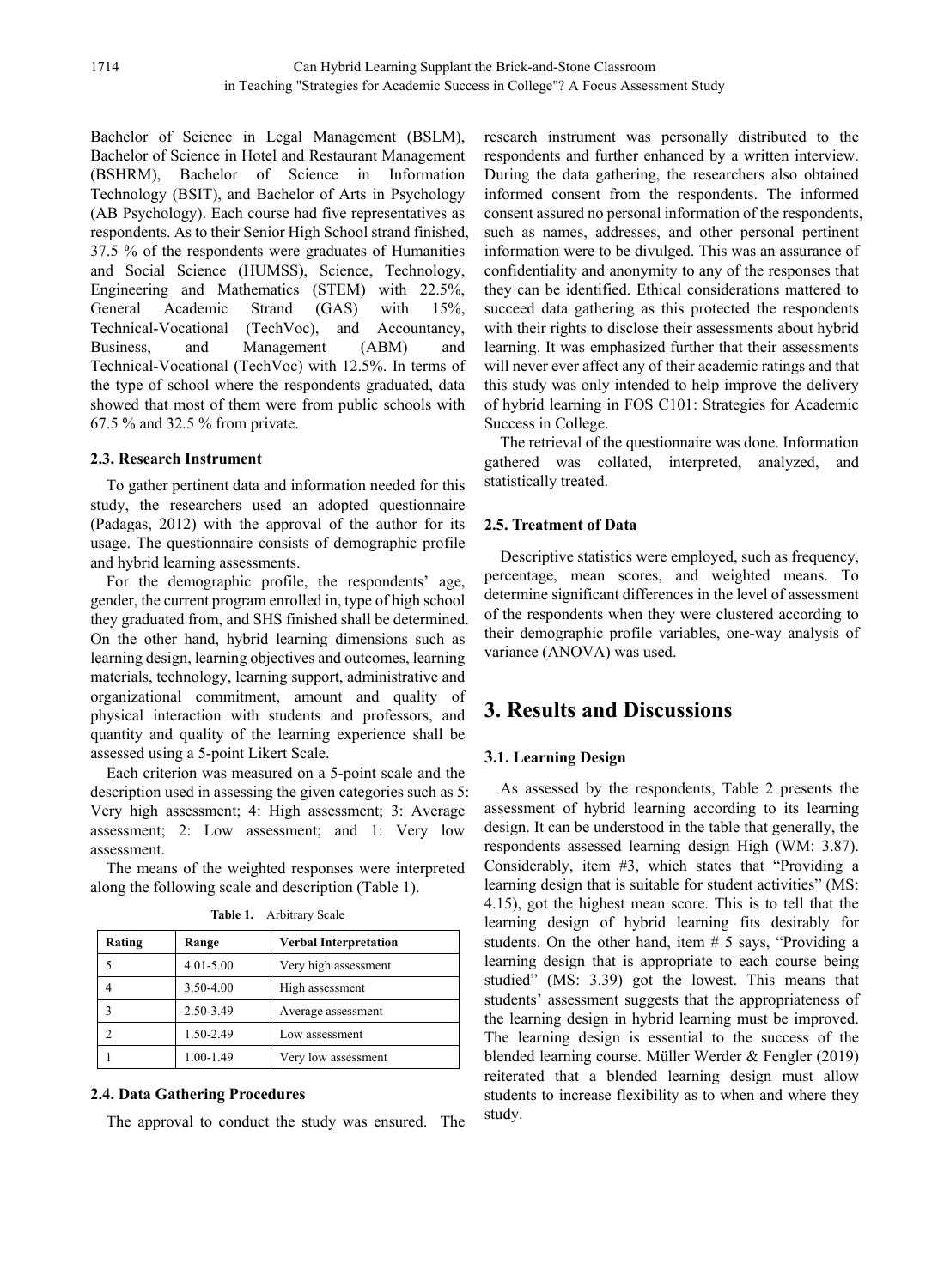| Items                                                                         | Mean | Verbal Interpretation |
|-------------------------------------------------------------------------------|------|-----------------------|
| Providing a learning design specific to the learning needs of the students.   | 3.45 | Average assessment    |
| Providing a learning design that maximizes student participation.             | 4.13 | High assessment       |
| Providing a learning design that is suitable for student activities.          | 4.15 | High assessment       |
| Providing a learning design that is easy to comprehend.                       | 3.40 | Average assessment    |
| Providing a learning design that is appropriate to each course being studied. | 3.39 | Average assessment    |
| Weighted Mean                                                                 | 3.74 | High assessment       |

**Table 2.** Assessment of Hybrid Learning according to Learning Design

#### **3.2. Learning Objectives and Outcomes**

Table 3 presents the assessment of hybrid learning according to its learning objectives and outcomes. There is a high assessment given to this dimension of hybrid learning with a WM of 3.69. The data reveal that the item that states, "Providing learning outcomes and objectives that are realistic" (MS: 3.88), got the highest mean score. This means that the respondents believe that the learning outcomes and objectives are set realistically in their hybrid learning. It is interesting to note, however, that the learning outcomes and objectives must be attainable based on the respondents' assessment. Norman (2018) found out that learning outcomes include knowledge increase, self-confidence, satisfaction, and collaboration. It is further cited that students who are satisfied with their learning are more likely to engage actively and participate in the learning activity. Assessments of and for learning are conducted in many ways. Regardless of the strategies employed, for as long as desired learning outcome is achieved, learning remains a constant in the blended learning as a mode of instruction.

**Table 3.** Assessment of Hybrid Learning according to Learning Objectives and Outcomes

| <b>Items</b>                                                                                | Mean | Verbal<br>Interpretation |
|---------------------------------------------------------------------------------------------|------|--------------------------|
| learning outcomes<br>Providing<br>and<br>objectives that are<br>simple<br>to<br>understand. | 3.75 | High assessment          |
| Providing learning outcomes<br>and<br>objectives that are measureable.                      | 3.70 | High assessment          |
| Providing learning outcomes<br>and<br>objectives that are attainable.                       | 3.38 | High assessment          |
| Providing learning outcomes<br>and<br>objectives that are realistic.                        | 3.88 | Average<br>assessment    |
| Providing learning outcomes<br>and<br>objectives that are time-bounded.                     | 3.76 | High assessment          |
| Weighted Mean                                                                               | 3.69 | High assessment          |

#### **3.3. Learning Materials**

It can be gleaned in Table 4 that the learning materials in hybrid learning got high assessment with a WM of 3.76. The use of various learning materials maximizes the respondents' creativity with a mean score of 4.05. On the other hand, the use of print and nonprint media must be reviewed to enhance the delivery of hybrid learning.

Generally, the learning materials in hybrid learning gained high assessment.

|           | Table 4. Assessment of Hybrid Learning according to Learning |  |  |  |
|-----------|--------------------------------------------------------------|--|--|--|
| Materials |                                                              |  |  |  |

| Items                                                                                                                                      | Mean | Verbal<br>Interpretation |
|--------------------------------------------------------------------------------------------------------------------------------------------|------|--------------------------|
| Using various learning materials that<br>stimulate critical thinking.                                                                      | 3.68 | High assessment          |
| Using various learning materials that<br>maximize creativity.                                                                              | 3.63 | High assessment          |
| Using various learning materials that are<br>accessible and usable.                                                                        | 4.05 | High assessment          |
| Using various learning materials like<br>print (e.g. books, magazines, journals,<br>etc.) and non-print media (e.g. CD's,<br>videos, etc.) | 3.53 | High assessment          |
| Using various learning materials that are<br>within the students' capacity<br>to<br>understand.                                            | 3.93 | High assessment          |
| Weighted Mean                                                                                                                              | 3.76 | High assessment          |

The findings supported the stipulations of Padagas (2012) when he posited that learning materials should be enhanced and updated to be able to deliver instruction more efficiently and more effectively in a hybrid learning environment. The implementation of blended learning in higher education is increasing, often intending to offer flexibility in terms of time and place to a diverse student population (Boelens et al. 2019).

#### **3.4. Technology**

|  | Table 5. Assessment of Hybrid Learning according to Technology |  |  |  |  |  |
|--|----------------------------------------------------------------|--|--|--|--|--|
|--|----------------------------------------------------------------|--|--|--|--|--|

| Items                                                                                                     | Mean | Verbal<br>Interpretation |
|-----------------------------------------------------------------------------------------------------------|------|--------------------------|
| Providing online resources<br>for<br>students for their learning<br>and<br>research.                      | 3.93 | High assessment          |
| Providing easy access to available<br>electronics resources                                               | 3.90 | High assessment          |
| Providing user-friendly electronic<br>resources.                                                          | 3.88 | High assessment          |
| Providing cost effective means of<br>sending and acquiring information<br>via email, blogs among others.  | 4.15 | High assessment          |
| Providing greater use of information<br>and communication technologies to<br>increase student networking. | 3.45 | High assessment          |
| Weighted Mean                                                                                             | 3.86 | High assessment          |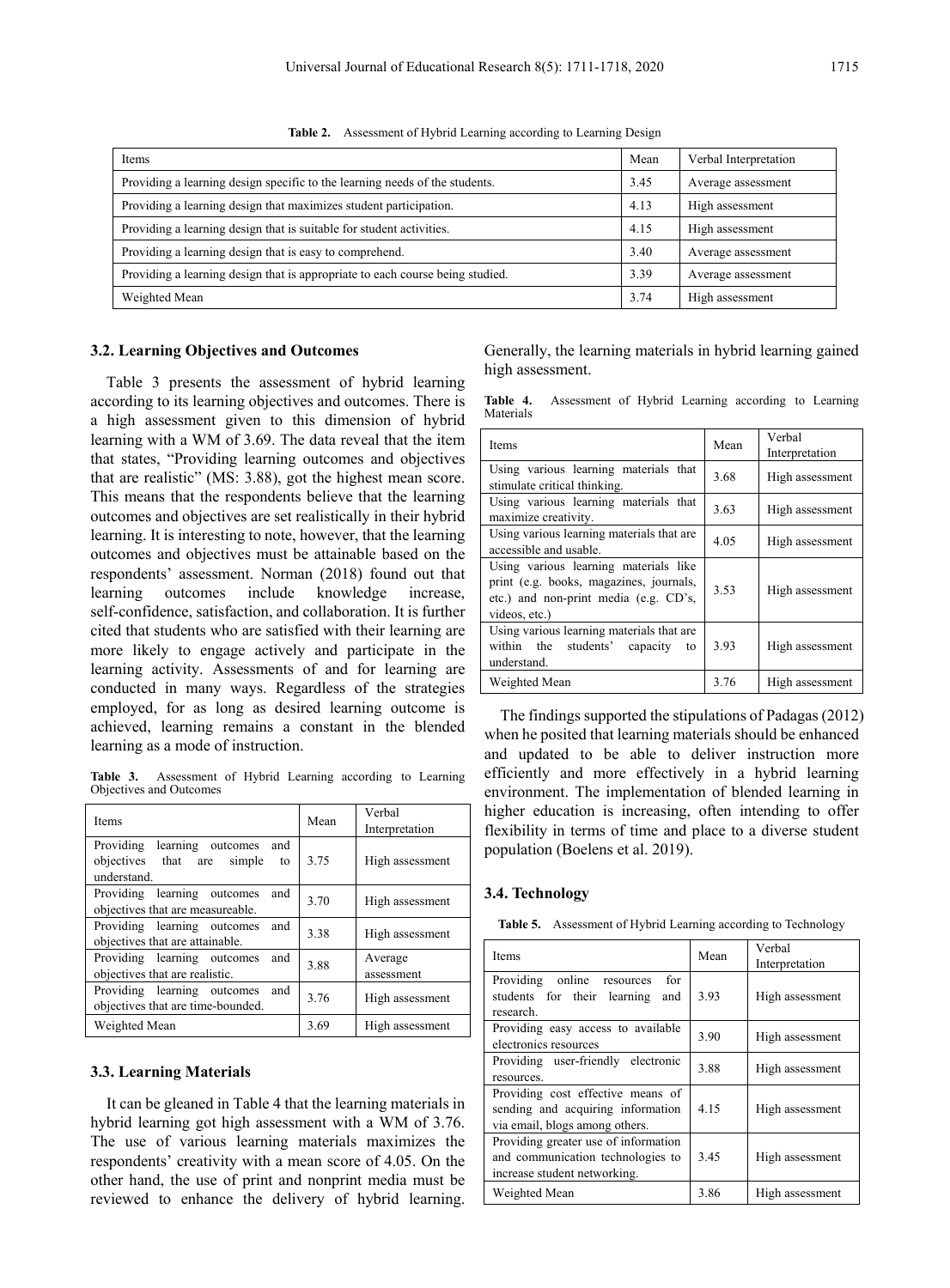Table 5 shows the high assessment of hybrid learning in terms of technology. To provide cost-effective means of sending and acquiring information via email, blogs, among others, is necessary as revealed by the high assessment of this item with a mean score of 4.15. It is essential to note, on the other hand, that the accessibility and availability of electronic resources must be examined to maximize the use of hybrid learning in effect on the learning outcomes of the respondents. Generally, technology got high assessments among the respondents.

## **3.5. Learning Support**

Table 6 reveals that learner support got a high assessment with WM of 3.85. Items state "Establishing a counseling section beyond information provision to academic concept, study habits, and other students' needs" and "Conducting regular formative evaluation in getting feedbacks from students to check level of satisfaction on the instructional and support services needed in the program" with both garnering a mean score of 4.15. However, there is a dire need to enhance tutorial and assistance services as well as access to these services. This dimension must be efficient and responsive enough to address students' needs. Moreover, the teachers' presence during the course, his or her interactions with students, and the quality of the videos presented are significant determinants of course completion (Gregori et al., 2018).

|  | Table 6. Assessment of Hybrid Learning according to Learner Support |  |  |  |  |  |
|--|---------------------------------------------------------------------|--|--|--|--|--|
|--|---------------------------------------------------------------------|--|--|--|--|--|

| Items                                                                                                                                                                                     | Mean | Verbal<br>Interpretation |
|-------------------------------------------------------------------------------------------------------------------------------------------------------------------------------------------|------|--------------------------|
| Strengthening tutorials/assistance<br>services.                                                                                                                                           | 3.39 | Average<br>assessment    |
| Establishing a counselling section<br>beyond information provision to<br>academic concept, study habits, and<br>other students' needs.                                                    | 4.15 | High assessment          |
| Conducting regular formative<br>evaluation in getting feedbacks from<br>students to check level of satisfaction<br>on the instructional and support<br>services needed in the program.    | 4.15 | High assessment          |
| Equipping the host agencies/offices<br>with sufficient personnel, the best<br>possible facilities and resources to<br>help the students carry out their<br>studies effectively.           | 3.75 | High assessment          |
| Providing access to support services<br>of Jose Rizal University such as<br>scheduling, registration, and<br>record-keeping that are convenient,<br>efficient and responsive to students. | 3.83 | High assessment          |
| Weighted Mean                                                                                                                                                                             | 3.85 | High assessment          |

## **3.6. Organizational Commitment**

In terms of organizational commitment, Table 7 showcases that the respondents assessed hybrid learning with high assessment (WM: 3.85). The item that states

"Ensuring regular evaluation of the effectiveness of the policies, management practices and operational procedures of the program" got the highest mean score of 3.95. While the assessment of this dimension is high, it is imperative that administrative and support services must be consistent to ensure learning coherence. Administrative support, culture, instructional design, and faculty time may hinder blended learning (Aldosemani, Shepherd, & Bolliger, 2019).

**Table 7.** Assessment of Hybrid Learning according to Organizational Commitment

| Items                                                                                                                                                                                      | Mean | Verbal<br>Interpretation |
|--------------------------------------------------------------------------------------------------------------------------------------------------------------------------------------------|------|--------------------------|
| Realizing the over-all mission of<br>Jose Rizal University in developing<br>useful and responsible citizens<br>through the effective use of<br>relevant knowledge and desirable<br>values. | 3.83 | High assessment          |
| Providing administrative<br>and<br>support services that are consistent<br>learning coherent<br>to<br>ensure<br>environment.                                                               | 3.80 | High assessment          |
| Committing to research and<br>development for the instructional<br>delivery.                                                                                                               | 3.83 | High assessment          |
| Ensuring regular evaluation of the<br>effectiveness of the policies,<br>management practices<br>and<br>operational procedures of the<br>program.                                           | 3.95 | High assessment          |
| Conducting student satisfaction<br>surveys to determine effectiveness<br>and efficiency of hybrid learning.                                                                                | 3.85 | High assessment          |
| Weighted Mean                                                                                                                                                                              | 3.85 | High assessment          |

## **3.7. Amount and Quality of Interaction of Students and Teachers**

**Table 8.** Assessment of Hybrid Learning according to Amount and Quality of Interaction of Students and Teachers

| Items                                                                                                          | Mean | Verbal          |  |
|----------------------------------------------------------------------------------------------------------------|------|-----------------|--|
|                                                                                                                |      | Interpretation  |  |
| Promoting meaningful physical<br>interaction among its students<br>and professors.                             | 3.78 | High assessment |  |
| Providing means to promote<br>student networking.                                                              | 3.50 | High assessment |  |
| Ensuring active participation<br>among students during<br>classroom session<br>and<br>interactions via online. | 4.03 | High assessment |  |
| Ensuring a smooth<br>interpersonal, professional<br>relationship among students and<br>their professors.       | 3.43 | High assessment |  |
| Promoting camaraderie,<br>cooperation and commitment<br>for self- directed<br>and<br>independent learning.     | 3.90 | High assessment |  |
| Weighted Mean                                                                                                  | 3.73 | High assessment |  |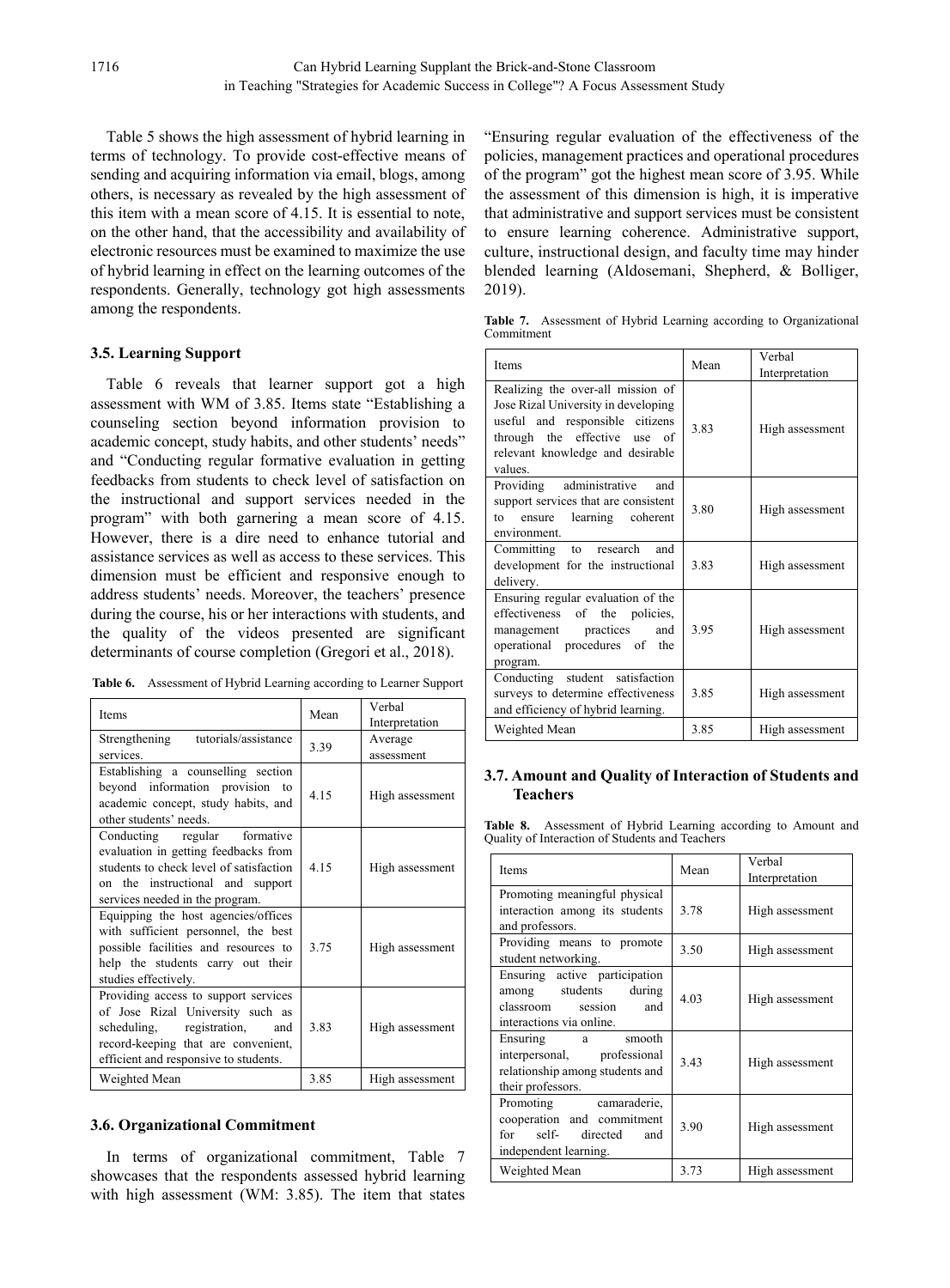Table 8 presents the assessment of the respondents in terms of the amount and quality of interaction of students and teachers. Generally, this dimension was assessed highly. The item that states, "Ensuring active participation" among students during classroom session and interactions via online" got the highest mean score of 4.03. However, ensuring a smooth interpersonal, professional relationship among students and their professors must be enhanced according to the results that got the lowest mean score of 3.43. Participation within online discussions is defined as the process where learners and educators are actively engaged in online text-based communication with each other.

#### **3.8. Quantity and Quality of Learning**

**Table 9.** Assessment of Hybrid Learning according to Quality and Quantity of Learning

| <b>Items</b>                                                                                                                                                  | Mean | Verbal<br>Interpretation |
|---------------------------------------------------------------------------------------------------------------------------------------------------------------|------|--------------------------|
| Providing outstanding learning<br>experience necessary to build a<br>good career.                                                                             | 3.85 | High<br>assessment       |
| Promoting quality learning<br>to<br>realize potentials to be able to be<br>more productive in the workplace.                                                  | 3.05 | Average<br>assessment    |
| Providing adequate and meaningful<br>time to elicit learning.                                                                                                 | 3.85 | High<br>assessment       |
| Increasing potentials to become<br>more self-directed when it comes to<br>managerial skills such as planning,<br>organizing, directing<br>and<br>controlling. | 4.10 | High<br>assessment       |
| Guiding its students to be nationally<br>competitive.                                                                                                         | 3.50 | High<br>assessment       |
| Weighted Mean                                                                                                                                                 | 3.67 | High<br>assessment       |

Table 9 presents the assessment of the respondents according to the quality and quantity of learning experience. The data posit that there is an increasing potential to become more self-directed when it comes to managerial skills among the respondents. The item that states, "Promoting quality learning to realize potentials to be able to be more productive in the workplace" got the lowest mean score of 3.05. The inclusion of lifelong learning experiences is essential to help students value their learning in a hybrid learning environment.

#### **3.9. Significant Differences**

Table 10 shows the significant differences of the various dimensions of hybrid learning when the respondents are clustered according to their courses (i.e., Bachelor of Science in Business Administration (BSBA) major in Management, BSBA major in Accounting, Bachelor of Science in Accountancy (BSA), BSBA major in Finance, Bachelor of Science in Legal Management (BSLM), Bachelor of Science in Hotel and Restaurant Management (BSHRM), Bachelor of Science in Information Technology (BSIT), and Bachelor of Arts in Psychology (AB Psychology).

The data show that age and learning design, learning objectives and outcomes, learning materials, technology, learner support, administrative and organizational commitment, amount and quality of interaction between teachers and students, and quality and amount of learning experience are not significantly related.

This means that regardless, of course, the respondents do not vary with their assessments of hybrid learning.

| Courses                                                                        | F-test value | p-value | Decision             | Remarks         |
|--------------------------------------------------------------------------------|--------------|---------|----------------------|-----------------|
| Learning design                                                                | 1.405        | 0.237   | Fail to reject $H_0$ | Not significant |
| objectives<br>Learning<br>and<br>outcomes                                      | 2.116        | 0.070   | Fail to reject $H_0$ | Not significant |
| Learning materials                                                             | 1.254        | 0.304   | Fail to reject $H_0$ | Not significant |
| Technology                                                                     | 0.803        | 0.592   | Fail to reject $H_0$ | Not significant |
| Learning support                                                               | 1.706        | 0.143   | Fail to reject $H_0$ | Not significant |
| Administrative<br>and<br>organizational commitment                             | 1.413        | 0.234   | Fail to reject $H_0$ | Not significant |
| of<br>quality<br>and<br>Amount<br>interaction between teachers<br>and students | 0.360        | 0.919   | Fail to reject $H_0$ | Not significant |
| Quality and amount of learning<br>experience                                   | 0.617        | 0.738   | Fail to reject $H_0$ | Not significant |

**Table 10.** Significant Differences in the Assessment of Hybrid Learning and Respondents' Courses